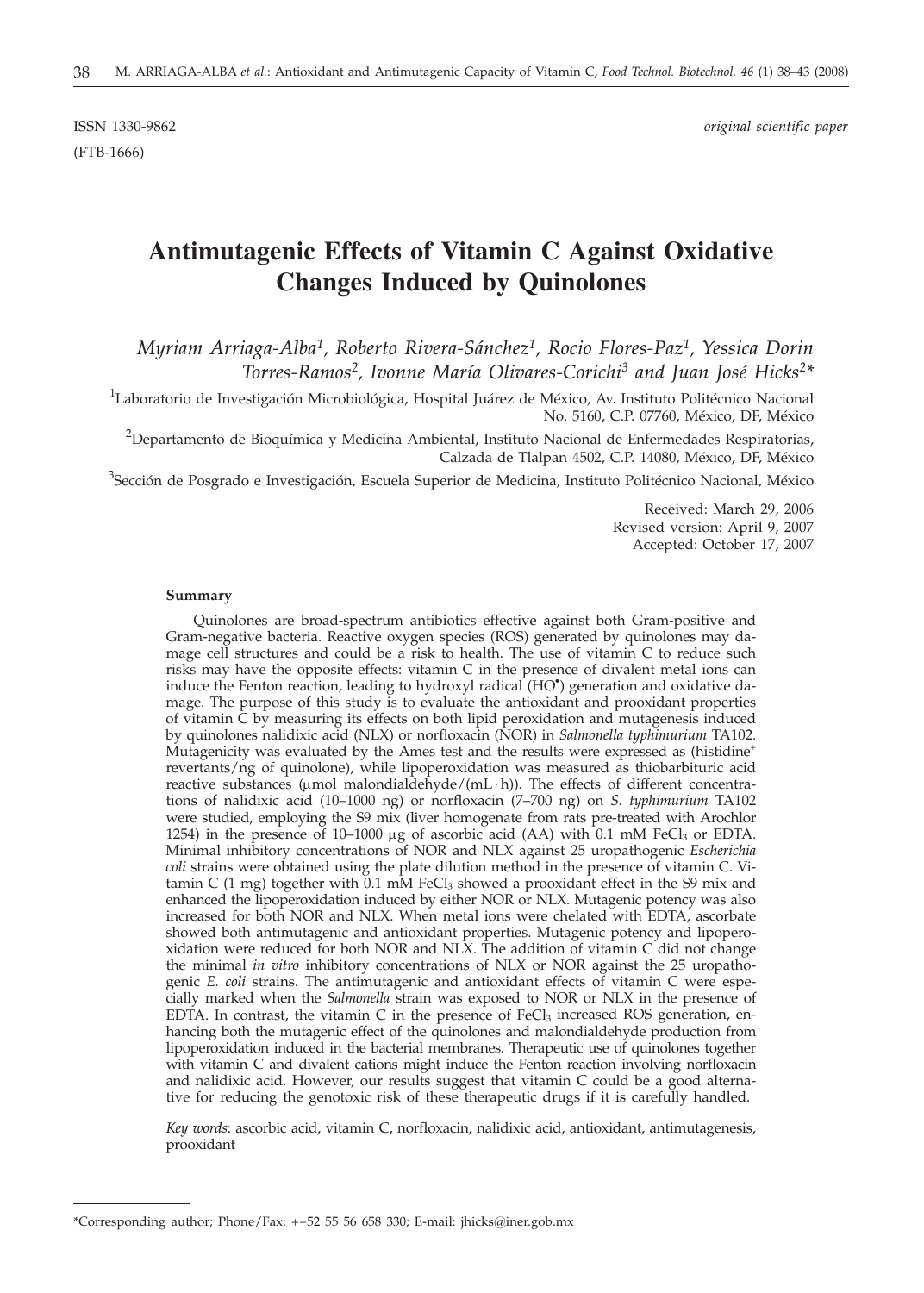#### **Introduction**

Fluoroquinolones are widely-used antibiotics because they are effective against Gram-positive and Gram-negative bacteria (*1*). Their therapeutic use cannot be avoided even though it has been shown that they induce oxidative damage in *Salmonella typhimurium* TA102 (*2*). These antibiotics are photosensitive mutagens, with toxic and genotoxic effects that may be due to the singlet oxygen reactive species (ROS) generated by quinolones that absorb light energy (*3,4*). As DNA mutations by ROS are important in the induction of cancers, it is worthwhile to evaluate procedures that might reduce this genotoxic risk. The induction of ROS in *S. typhimurium* by nalidixic acid (NLX) or norfloxacin (NOR) can be inhibited by antioxidants such as  $\beta$ -carotene or by plants rich in antioxidants (*5,6*).

The antimutagenic effects and mechanisms of action of several vitamins against diverse mutagenic agents (*6,7*) have been studied in different short test systems; vitamin C (ascorbic acid,  $AA$ ) and  $\beta$ -carotene are particular examples. While the antimutagenicity of  $\beta$ -carotene was well demonstrated, vitamin C (AA) only slightly reduced the genotoxic effects of potent mutagens such as 2-nitrofurans, according to the Ames test (*7–9*). In fact, vitamin C (AA) might have a dual activity. It readily scavenges reactive oxygen and nitrogen species and may thereby prevent oxidative damage to important biological macromolecules such as DNA, lipids and proteins. On the other hand, owing to its oxidoreductive properties, AA also reduces redox-active transition of metal ions in the active sites of specific biosynthetic enzymes. This interaction with catalytically active metal ions could contribute to oxidative damage through the production of hydroxyl and alkoxyl radicals (*10*), so AA could behave as a prooxidant rather than an antioxidant and produce adverse effects. Thus, it significantly increases the frequency of spontaneous revertants in the *S. typhimurium* strains TA102 and TA104, which are sensitive to oxidative mutagens (11), but it can utilize H<sub>2</sub>O<sub>2</sub> during *in vitro* oxidation and generate hydroxyl radicals in the Fenton type reaction, inducing non-disulphide covalent cross-links in biomolecules (*12*). This study was designed to investigate the antioxidant and prooxidant properties of vitamin C (AA) on *S. typhimurium* strain TA102, using nalidixic acid (NLX) and norfloxacin (NOR) as mutagenic and ROS-generating agents, with the Arochlor 1254-induced rat liver (S9 mix) in the presence of  $Fe<sup>3+</sup>$  ions or EDTA as metal chelator (*13*). Mutagenicity was evaluated by the Ames test and the results were expressed as histidine<sup>+</sup> revertants/ng of quinolone, while lipoperoxidation was determined by the production of thiobarbituric acid reactive substances (TBARS;  $\mu$ mol of malondialdehyde/( $mL \cdot h$ )).

# **Materials and Methods**

### *Reagents and strains*

Norfloxacin (NOR) was kindly donated by Aplicaciones Farmacéuticas, SA, México, DF, México. Nalidixic acid (NLX) was kindly provided by Winthrop Laboratories, SA, México, DF, México. The antibiotics were tested

as chemically pure salts since they are used as commercial preparations. Sodium-L-ascorbate, ampicillin, tetracycline, D-biotin, D-glucose-6-phosphate dipotassium salt (G6P), b-nicotinamide adenine dinucleotide phosphate sodium salt (NADP), mitomycin C, 2-aminoanthracene, 1,1,3,3-tetramethoxypropane (malonaldehyde bis(dimethyl acetal)) and 2-thiobarbituric acid were obtained from Sigma Chemical Co. (St Louis, MO, USA). Dimethylsulphoxide (DMSO) and L-histidine were purchased from Merck, Darmstadt, Germany. Arochlor 1254-induced rat liver homogenate (S9 mix) was prepared as described by Maron and Ames (*14*). *S. typhimurium* strain TA102 (hisG428, pQ1, pKM101) was kindly provided by Dr B.N. Ames, University of California (Berkeley, CA, USA). Uropathogenic strains of *E. coli* were obtained from patients with symptomatic urinary infections (*15*).

#### *Mutagenicity assays*

Stationary phase cultures of *S. typhimurium* TA102 were prepared in Nutrient Broth No. 2 (Oxoid) in a shaking water bath at 37 °C for 16 h. Aliquots (100  $\mu$ L) of this culture were exposed to non-bactericidal doses of antibiotics in screw-top sterile tubes: 0.007–0.7 ng/Petri dish of NOR or 0.01–1.0 ng/Petri dish of NLX, or to appropriate positive controls: mitomycin C (2 ng/Petri dish) or 2-aminoanthracene (10  $\mu$ g/Petri dish). Negative controls (1000 mg/Petri dish) were either the solvent used (distilled water,  $10 \mu L$  of 0.1 mM EDTA or 0.1 mM FeCl<sub>3</sub>), DMSO, or AA. Assays were performed with or without 500 mL of Arochlor 1254-induced rat liver (S9 mix). Tubes were incubated for 60 min at 37 °C, and 90 rpm in a Scientific-BF-23 shaking water bath, then 2.0 mL of soft agar were added, as described in the modified preincubation Ames test (*14*). The tube contents were mixed in a vortex, plated on Vogel-Bonner plates and incubated for 48 h at  $37$  °C. Histidine (His<sup>+</sup>) revertants were counted in a Fisher colony-counter.

#### *Antimutagenicity assays*

Cultures were exposed to different doses of NOR or NLX as described above, then 1000, 100 or 10  $\mu$ g/Petri dish of AA were added. The AA was dissolved in (*i*) distilled water free of metal cations, (*ii*) 0.1 mM EDTA, or (*iii*) 0.1 mM FeCl<sub>3</sub>, and tested with S9 mix. Negative and positive controls are described above and the reference values were the His<sup>+</sup> values induced by NOR and NLX in the absence of AA.

#### *Thiobarbituric acid assay (TBARS)*

Tubes (100 mL) of overnight *S. typhimurium* TA102 cultures were exposed to either NOR or NLX and ascorbate under the three different experimental conditions described above, then 200  $\mu$ L of 0.6 M H<sub>2</sub>SO<sub>4</sub> and 0.3 M Na2WO4 were added. After centrifugation (1000×*g*, 10 min) and addition of 1 mL of 0.375 % thiobarbituric acid, the mixture was boiled for 15 min. After cooling, 0.5 mL of HCl were added and the absorbance was read at 535 nm (*16*). Malondyaldehyde bis(dimethyl acetal), 1,1,3,3-tetramethoxypropane, was used as standard. Lipoperoxidation was measured as thiobarbituric acid reactive substances (TBARS;  $\mu$ mol of malondialdehyde/(mL  $\cdot$  h)). Results were calculated as described by Hicks *et al*. (*16*).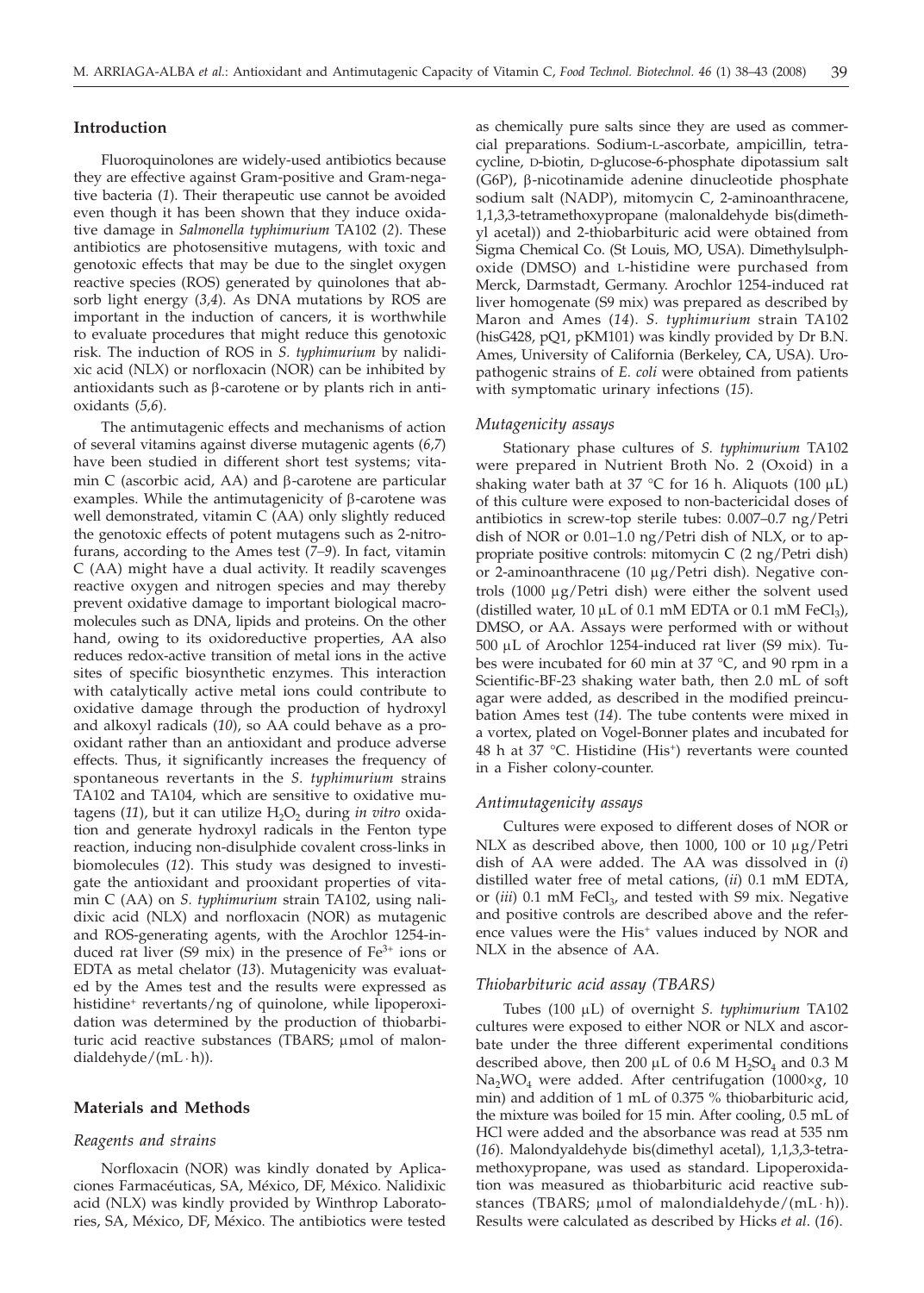## *In vitro bactericidal studies*

Serial dilutions of NOR or NLX of 1:2 were prepared from stock solutions containing  $640 \mu g/mL$  of NOR or NLX in 0.01 M NaOH (0.5 to 320 mg/mL) (*17*). Volumes of 1 mL of these solutions, with or without  $1000 \mu g$ of AA, were poured into sterile Petri dishes. They were further diluted (1:10) with 9.0 mL of Mueller-Hinton agar at 45 °C. The plates were gently shaken and allowed to dry at room temperature overnight. Uropathogenic *E. coli* strains were cultured on MacConkey agar and suspensions were adjusted to a McFarland tube no. 0.5 and diluted to 1:10. The final strain dilutions deposited on a Steers replicator were  $10^4$  CFU<sup>-1</sup>. NOR or NLX plates with or without AA were inoculated with microcolonies. Initial and final controls of strain growth were also observed. All plates were incubated at 37 °C for 18 h and the number of resistant strains was evaluated (*17*).

#### *Statistical methods*

Mutagenicity results were considered positive when the chemical tested induced twice as many His<sup>+</sup> revertants as were obtained by spontaneous reversion, and a dose-response curve was plotted. The gradient of the curve was estimated by a multivariate ANOVA test, using Salmonella Assay Analysis software from the US Environmental Protection Agency. The gradient indicates the number of His<sup>+</sup> revertants induced per ng of quinolone. Antimutagenesis and antioxidant results were analyzed by Dunnett´s Multiple Comparison test, using GraphPad Prism software version 2.01.

# **Results and Discussion**

#### *Mutagenicity and antimutagenicity assays*

Ascorbic acid (1 mg) slightly increased the spontaneous reversion of *S. typhimurium* TA102 from 263±3.84 to 424.33±47.67, without fitting any of the Maron and Ames (*14*) criteria of mutagenicity. These results were similar to those reported by D'Agostini *et al.* (*18*), who found that AA slightly increased the spontaneous reversion of *S. typhimurium hisG428* strains. This result showed that AA is suitable for evaluation by this short test system (Table 1).

When rat liver was exposed to Arochlor 1254 (S9 mix), and the cytochrome P450 (CYP450) was induced under standard Ames test conditions (*14*), AA reduced the mutagenic effects of both NOR and NLX acid on *S. typhimurium hisG428* TA102 in a dose-dependent manner (Table 1). Chelating of the metal ions on the plate with 0.1 mM EDTA significantly reduced the mutagenic potency of the quinolones compared to the data obtained under standard Ames test conditions. This result is attributable to the sequestering of ions needed for optimum *in vitro* metabolic activation in the Ames test. This problem was partially solved by a twofold increase in the volume of  $MgCl<sub>2</sub>$ -KCl solution recommended by Maron and Ames in the S9 mix for *in vitro* microsomal *Salmonella* mutagenicity assays (Table 1, Fig. 1) (*14*). When AA was added (Table 1, Figs. 1a and 1c), the mutagenic potencies of NOR and NLX were reduced from 9916 to 1605 and from 8727 to 2351 His<sup>+</sup> revertants/ng of quinolone (p<0.05), respectively. When AA was added in the presence of  $FeCl<sub>3</sub>$  and S9 mix, the mutagenic potencies of NOR and NLX were increased from 10800 to 14587 (p<0.05) and from 9052 to 13473 His<sup>+</sup> revertants/ ng of quinolones (p<0.001) respectively (Table 1, Figs. 1b and 1d). These results were statistically significant.

#### *Lipoperoxidation reactions*

Under the assay conditions normally employed for the Ames test, both NOR and NLX induced TBARS in *S. typhimurium* membranes. Chelating metal ions with EDTA resulted in a dose-dependent antioxidant effect of AA (Fig. 2): TBARS were decreased from 48.5 to 12.8 nmol/ (mL ⋅ h) (p<0.001) for NOR and from 19.6 to 5.86 nmol/

Table 1. Induced mutagenic potency expressed as  $\text{His}^+$  revertants/ng of quinolone

|                     | $m$ (ascorbic acid) | $m$ (norfloxacin)  | S.D.   | $m$ (nalidixic acid) | S.D.   |
|---------------------|---------------------|--------------------|--------|----------------------|--------|
|                     | $\mu$ g/assay       | $0 - 700$ ng/plate |        | $0-1000$ ng/plate    |        |
| $(+59 \text{ mix})$ | none                | 22402.3*           | 93.0   | 9733.0               | 149.3  |
|                     | 10.0                | 19540.0            | 529.0  | 9393.0               | 910.0  |
|                     | 100.0               | 20400.0            | 245.0  | 6257.0               | 1315.0 |
|                     | 1000.0              | 18850.0            | 1641.9 | 3724.0               | 649.0  |
| $(+EDTA)$           | none                | 9916.0             | 610.0  | 8727.0               | 470.2  |
|                     | 10.0                | 9300.0             | 871.2  | 6057.0               | 172.3  |
|                     | 100.0               | 5035.0             | 97.5   | 6011.0               | 589.2  |
|                     | 1000.0              | 1605.0             | 181.5  | 2351.0               | 504.0  |
| $(+FeCl3)$          | none                | 10800.0            | 1183.0 | 9052.8               | 282.5  |
|                     | 10.0                | 10870.0            | 1037.0 | 10778.0              | 65.5   |
|                     | 100.0               | 11547.5            | 919.0  | 10472.0              | 120.0  |
|                     | 1000.0              | 14587.0            | 368.5  | 13472.6              | 1750.0 |

\*Mutagenic potency calculated as the induced revertants by the gradient, expressed as His+ revertants induced by 1 ng of quinolone. Values were obtained by multi-variance analysis using SALANAL software (EPA, USA). S.D.: standard deviation. The mutagenic potency of ascorbic acid alone was 0.04886±0.016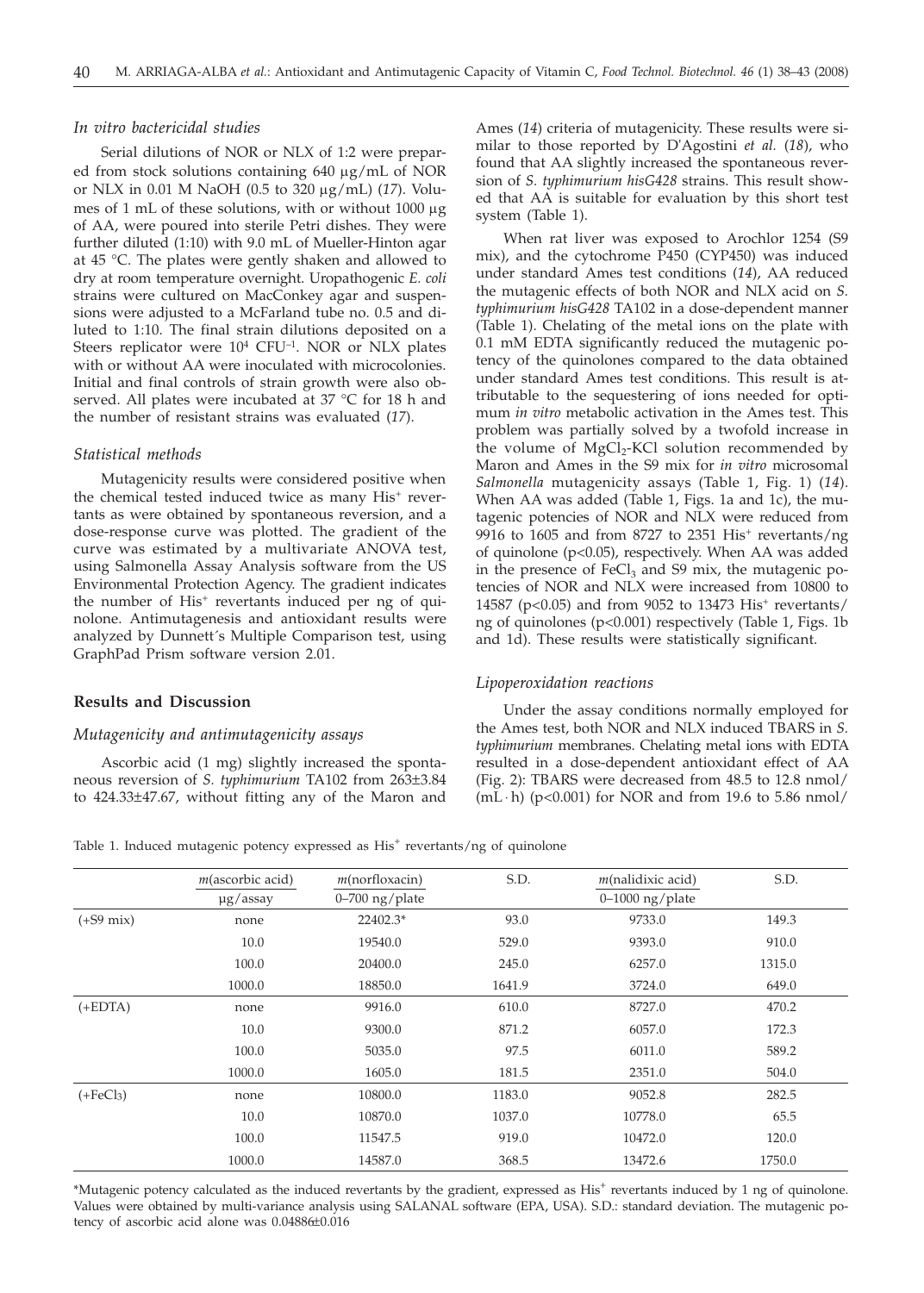

**Fig. 1.** Antimutagenic activity of ascorbic acid (AA) against mutations induced by: (a) norfloxacin (NOR) in a cation-free medium, (b) norfloxacin (NOR) in Fe<sup>3+</sup> solution, (c) nalidixic acid (NLX) in a cation-free medium, (d) nalidixic acid (NLX) in Fe<sup>3+</sup> solution. Each point is the mean of six plates from two independent assays. *Salmonella typhimurium* TA102 spontaneous reversion: 325±45.80. Positive controls: mitomycin C, 2 ng/plate, 2543±83.10; 2-aminoanthracene, 10 µg/plate, 2113.00±190.33. Each point represents the mean of nine Petri dishes from three independent assays. AA in  $Fe<sup>3+</sup>$  solution,  $433±71.24$ ; in EDTA,  $440±28.90$ 

(mL ⋅ h) (p<0.001) for NLX (Figs. 2a and 2c). In contrast, AA in the presence of  $Fe<sup>3+</sup>$  increased the oxidant effect of quinolones: it enhanced the measurable TBARS induced by NOR and NLX from 25.9 to 75.6 nmol/(mL  $\cdot$  h) and 18 to 35 nmol/(mL  $\cdot$  h), respectively (p<0.001) (Figs. 2b and 2d).

#### *In vitro bactericidal studies*

Among the uropathogenic strains evaluated, 16.6 % were resistant to NOR and 33.5 % were resistant to NLX. The addition of vitamin C dissolved in distilled water did not affect the resistance to these antibiotics with or without the S9 mix.

The C-5 fluoroquinolone, norfloxacin (NOR), is a potent antibiotic which induces mutation independently of structural changes that may occur through *in vitro* metabolism. It has been shown to induce oxidative damage in *S. typhimurium* TA102 (*2,3*). After incubation for 60 min at 37 °C and 90 rpm, as described in the Materials and Methods section, NOR shows high mutagenic potency towards *S. typhimurium* TA102. Under these assay conditions, AA reduced its mutagenic potency only slightly (Table 1). Our results agree with those reported by Bala and Grover (*9*), who used distilled water under standard Ames test conditions and reported that AA was only weakly antimutagenic when it was added in a chemically pure form or as citrus juice to potent mutagens. Similar data were also reported by Gajewska *et al*. (*8*), who showed that the effects of the potent mutagens nitrofurazone and furazolidone on *S. typhimurium* TA98 and TA102 were slightly reduced by AA under the Ames test conditions. In contrast, the mutagenic potency of NLX, a less potent mutagen, was reduced in a dose-dependent way by the antioxidant effect of AA (Table 1).

When EDTA was used to sequester the divalent ions present in distilled water, the antimutagenicity of AA was enhanced against both NOR and NLX (Table 1, Fig. 1). The use of weaker, naturally-occurring chelators must be further evaluated to identify the one that can reduce the genotoxic risk of the Fenton reaction without interfering with normal iron metabolism (*13*). When the mutagenicity assays were performed in the presence of  $Fe<sup>3+</sup>$ , the mutagenic potency was reduced, probably because the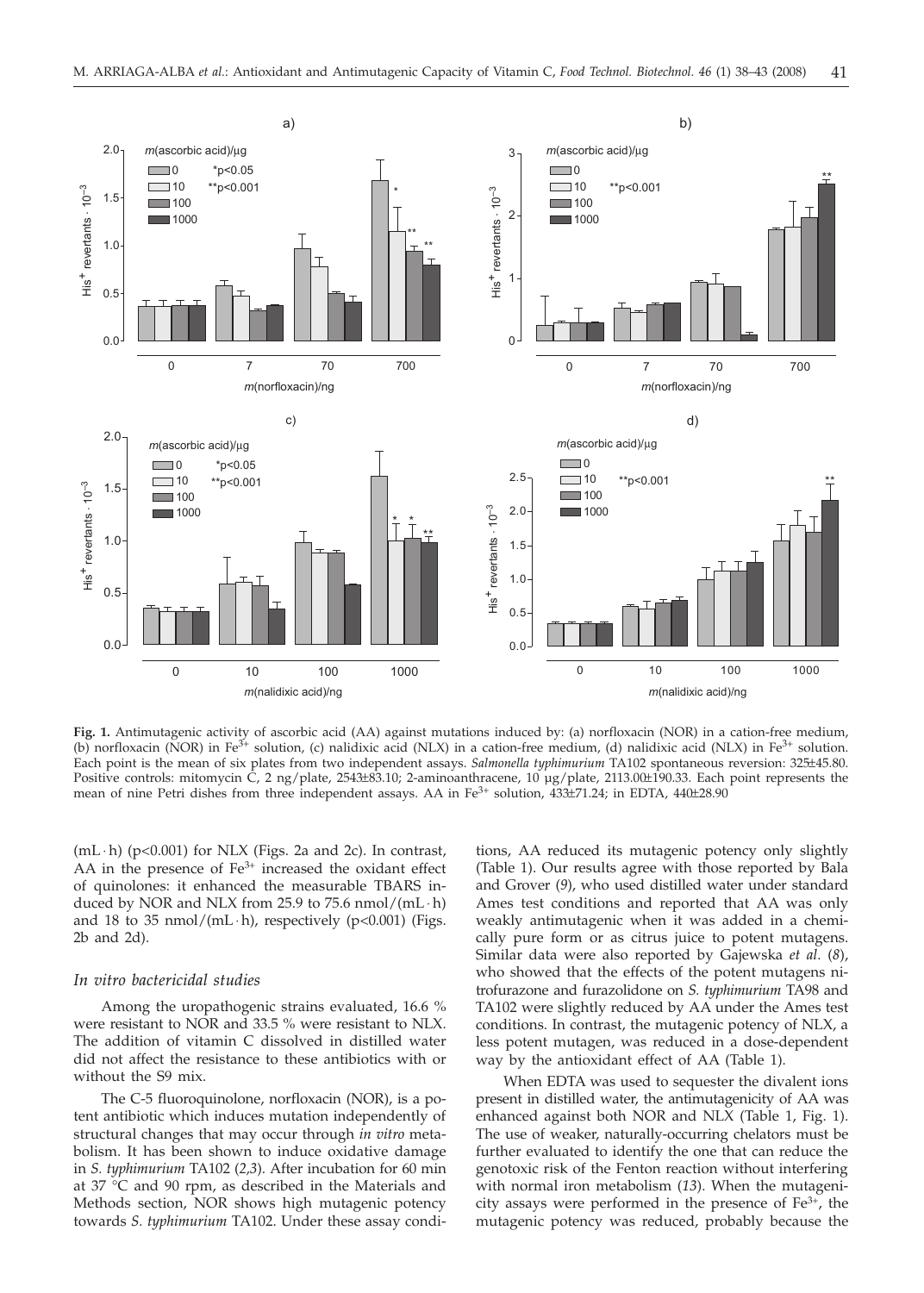cytochrome P450 oxidase system was less efficient and less able to metabolize the quinolones (Table 1). Instead of being an antimutagen under these conditions, AA increases the DNA damage induced by quinolones. These results are consistent with other reports, which indicate that vitamin C (AA) induces the Fenton reaction, producing DNA breaks and biomolecule damage and enhances the genotoxicity of drugs (*13,19*). The value of antimutagens in reducing genotoxic risk is still uncertain, despite several years of study and several assays on naturally-occurring plant derivatives (*20*). The interaction of antioxidants with other organic and inorganic compounds needs to be further evaluated. Espinosa- -Aguirre *et al*. (*21*) reported that high doses of a complex mixture of chili extract, which also contains ascorbic acid and inorganic compounds, enhance the mutagenic potency of aromatic hydrocarbons present in polluted air samples, rather than reducing it, as observed with pure antioxidants (*21*). From our results, it is possible to consider the participation of ROS generated by both NOR and NLX (*4*) in the lipoxygenation process indicative of cell membrane breakdown and DNA-damaging mutagenicity in *S. typhimurium* strains (Fig. 2).

In fact, it is well known that quinolones that decompose without generating singlet oxygen may still form ROS or give rise to toxic breakdown products (*22*), producing mutagenic effects at the A/T hot-points in *S.*

*typhimurium* TA102 strains. Metabolic activation by the NADP-CYP450 oxidase chain (S9 mix), used under the Ames test conditions, involves direct electron transfer from the quinone group to AA, producing ascorbyl free radicals (*23*) that lead to DNA oxidation (a mutagenic effect) and ascorbyl radical monoelectronic reduction, generating semidehydroascorbic acid (*24*). A similar effect might be produced in the presence of iron. AA can be an antioxidant or prooxidant agent, depending on chemical or physiological conditions. Franke *et al*. (*25*) also reported a dual effect of higher and lower doses of AA employed to reduce genotoxic damage induced by methylmethanesulphonate using the comet assay. Ascorbate reduces ferric to ferrous iron, producing the chemical conditions for the Fenton reaction (*26*). The results presented here support the possibility that AA in the presence of free iron and CYP450 enhances the oxidative damage to DNA induced by quinolones. Our results are consistent with the evidence that a combination of AA and iron induces the Fenton reaction in the presence of certain phenolic compounds that can induce DNA breaks, biomolecule damage and increase drug genotoxicity. Indeed, Li *et al*. (*27*) reported that when DNA breaks were induced by the Fenton reagent (ascorbate plus iron), four different phenolic compounds added *in vitro* inhibited the oxidative injury because of their scavenging properties.



**Fig. 2.** Antioxidant activity of ascorbic acid (AA) against lipoperoxidation (TBARS) induced in *S. typhimurium* TA102 by: (a) norfloxacin (NOR) in a cation-free medium, (b) norfloxacin (NOR) in Fe<sup>3+</sup> solution, (c) nalidixic acid (NLX) in a cation-free medium, (d) nalidixic acid (NLX) in Fe<sup>3+</sup> solution; TBARS, (nmol/(mL⋅h)). Each point represents the average of three independent assays